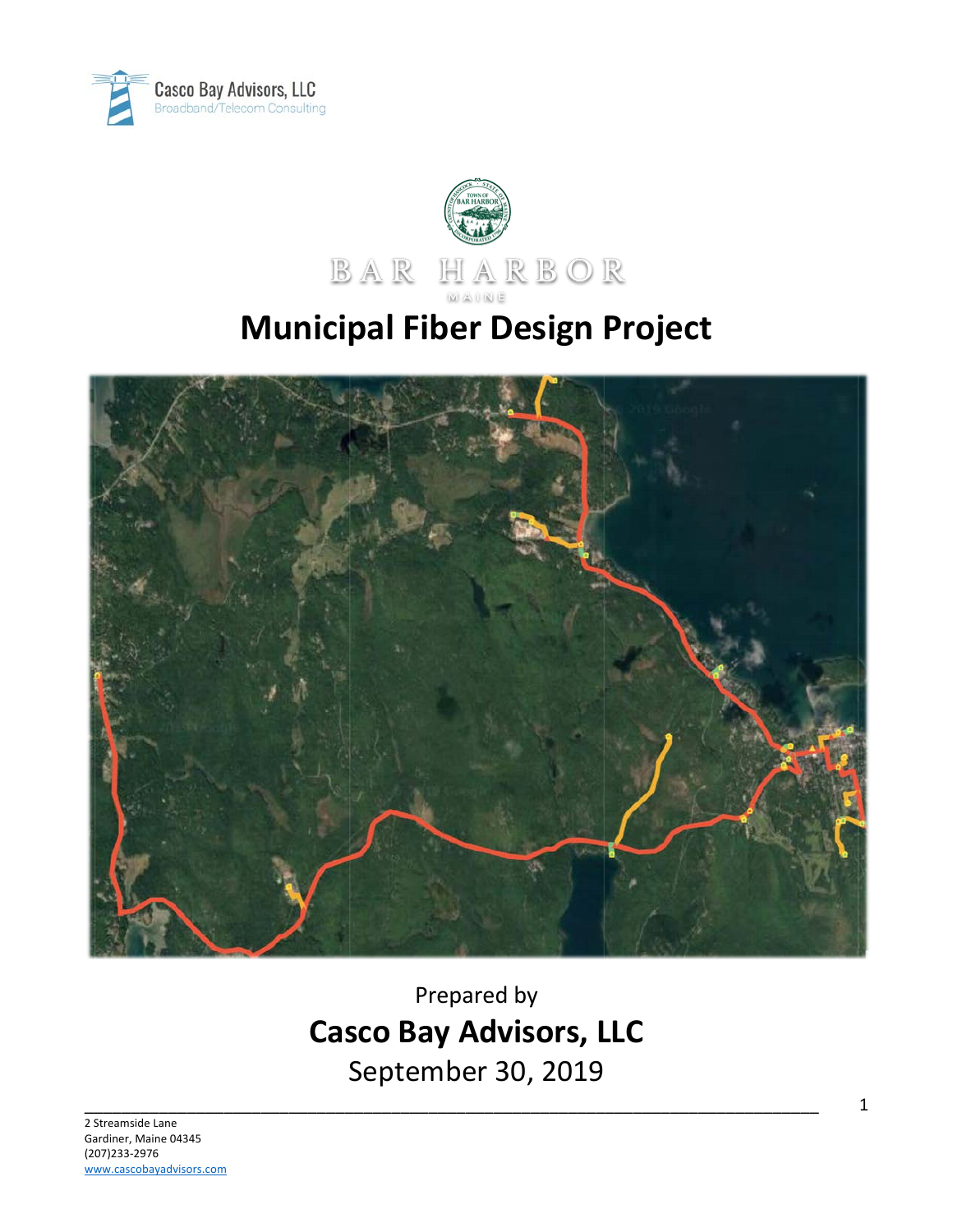

#### **Table of Contents**

| $\mathbf{1}$   |       |  |  |
|----------------|-------|--|--|
| $\overline{2}$ |       |  |  |
| 3              |       |  |  |
|                | 3.1   |  |  |
|                | 3.2   |  |  |
| 4              |       |  |  |
|                | 4.1   |  |  |
|                | 4.2   |  |  |
|                | 4.3   |  |  |
| 5              |       |  |  |
| 6              |       |  |  |
|                | 6.1   |  |  |
|                | 6.2   |  |  |
|                | 6.3   |  |  |
|                | 6.4   |  |  |
|                | 6.5   |  |  |
| $\overline{7}$ |       |  |  |
|                |       |  |  |
|                | 7.1   |  |  |
|                | 7.2   |  |  |
| 8              |       |  |  |
|                | 8.1   |  |  |
|                | 8.2   |  |  |
|                | 8.2.1 |  |  |
|                | 8.2.2 |  |  |
| 9              |       |  |  |
|                | 9.1   |  |  |
|                | 9.2   |  |  |
|                | 9.3   |  |  |
|                | 9.4   |  |  |
| 10             |       |  |  |
|                | 10.1  |  |  |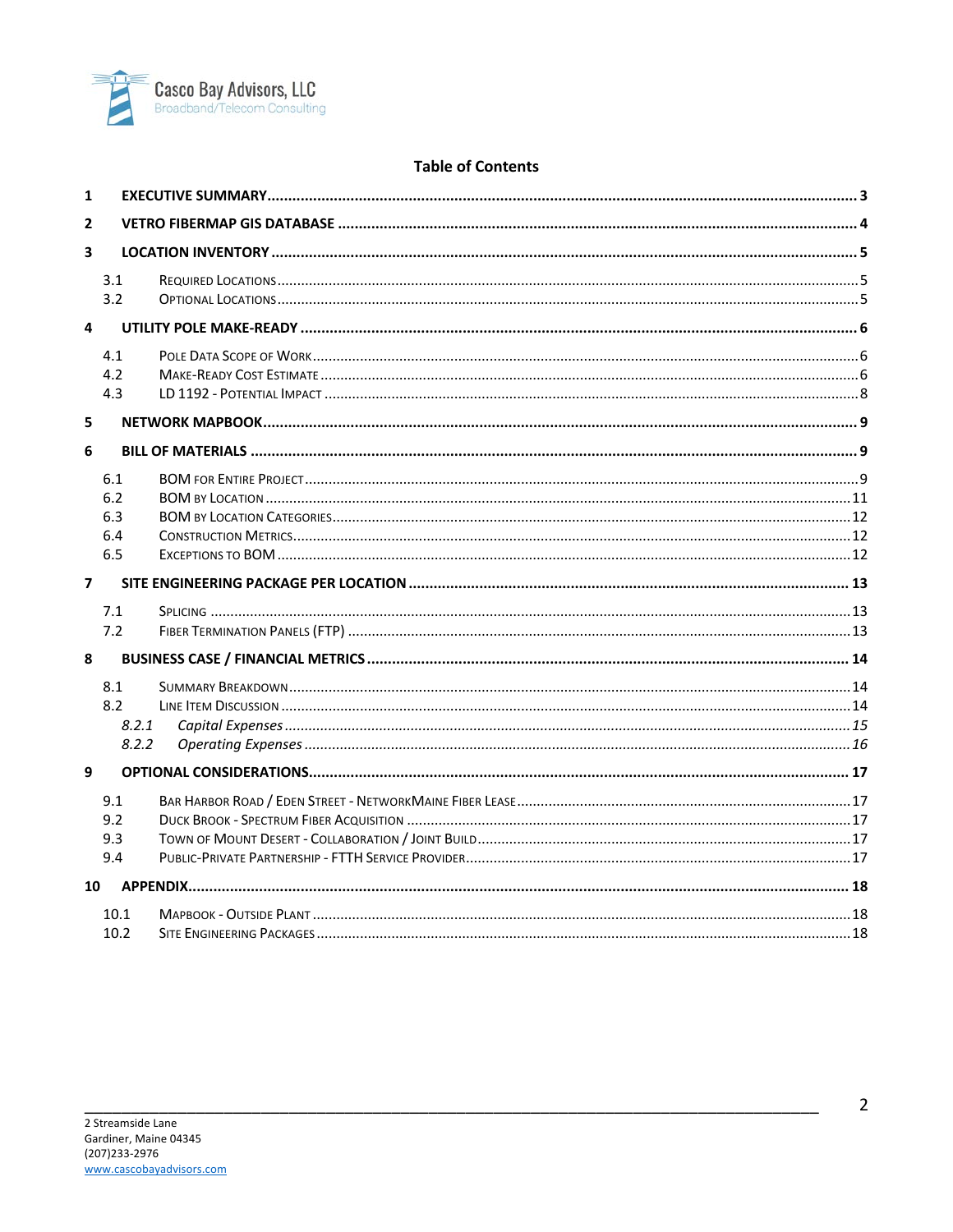

### 1 Executive Summary

Casco Bay Advisors, LLC (Casco Bay) is pleased to present this engineered plan (Plan) for the Town of Bar Harbor (Town) Municipal Fiber Network, designed to interconnect all of the specified Town-owned and operated locations (Locations).

The Plan includes detailed routes connecting each location *(required and optional)* in the shortest manner available, identifies all of the utility pole and conduit infrastructure required to be utilized, detailed mapping and Bill of Materials (BOM) of the proposed network for inclusion in a Request for Proposals (RFP) for construction and maintenance of the network. In addition, we have included detailed engineering plans for connection of each location to the network, estimated capital and operational expenses, and optional considerations to reduce the overall cost of deploying the network.

We thank you for the opportunity to provide this Plan and look forward to assisting the Town of Bar Harbor with its ongoing evaluation and next steps.

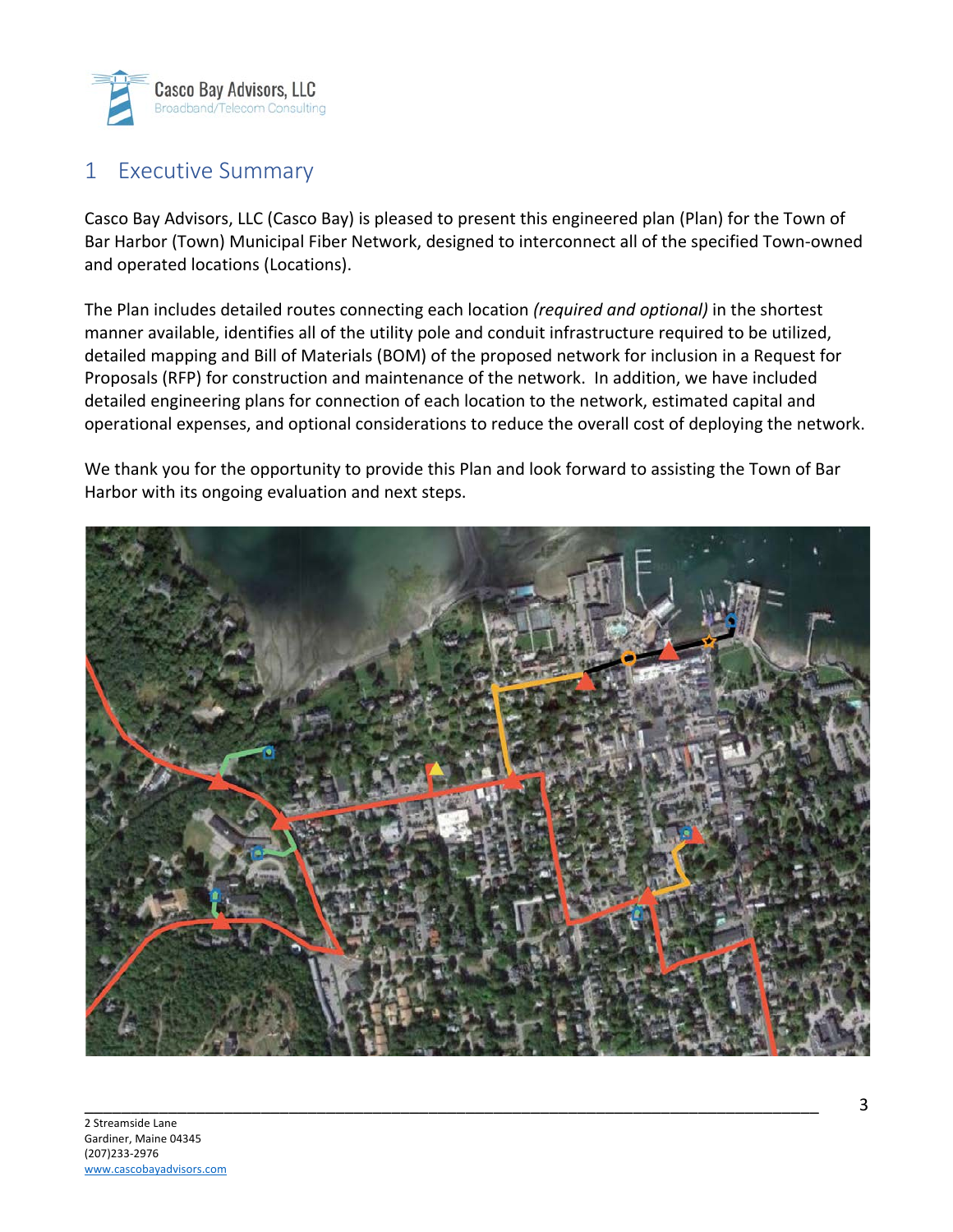

# 2 VETRO FiberMap GIS Database

We have designed and engineered this network utilizing VETRO FiberMap<sup>1</sup>, a purpose-built cloudbased, open source GIS system created specifically for fiber optic network design, engineering, as-built and ongoing operation and maintenance. We recommend this application be utilized through the construction, as-built and splicing of the network.

Once the network has been built and turned over for operation, the data in the VETRO application can continue to be utilized for the ongoing operation and maintenance of the network, or in the alternative, the data can be extracted into an industry standard ESRI geodatabase and incorporated into the Town's existing GIS system. All detail can be extracted into the Town's ESRI system, with the exception of the splicing documentation, which can be extracted into a spreadsheet for continuing maintenance.

Within the VETRO application, we have created various layers to separate the data. Those include:

- Locations
- Poles
- CCI Conduits
- Strand Guys Anchors
- Fiber

Cost for the VETRO application:

- \$500 Data Migration Fee (one-time)
- \$500 Provisioning Fee (one-time)
- \$250 per month user fee

A demonstration of the application can be provided at any time.

<sup>1</sup> https://www.vetrofibermap.com/ - Headquartered in Portland, Maine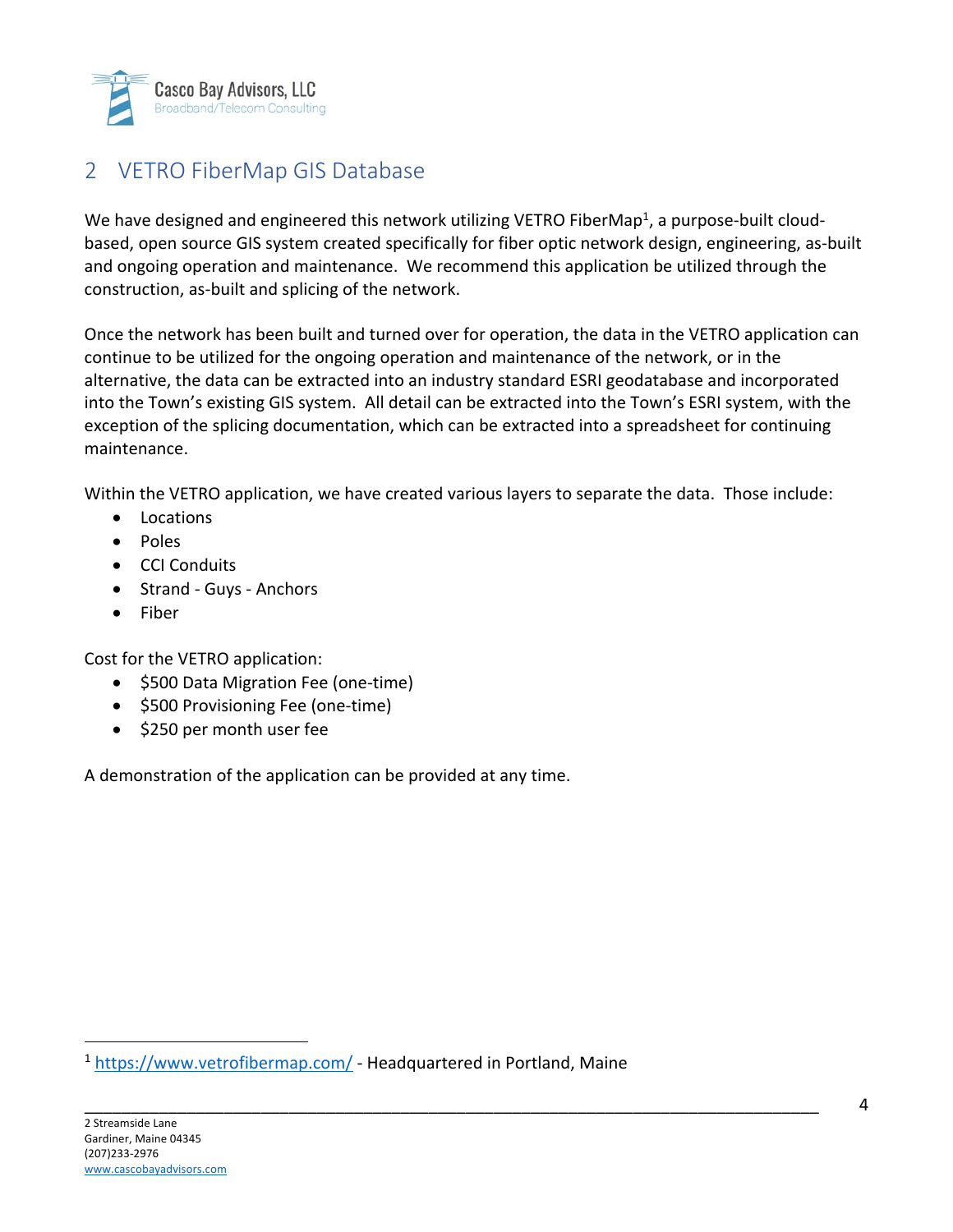

### 3 Location Inventory

The overall project includes twenty-five (25) Town-owned locations. The core network will serve the fourteen (14) "required" locations listed below. Eleven (11) additional "optional" locations are identified but may not be included in the final construction plan. Inclusion of these optional locations will be determined based upon a number of factors including the overall cost of the project and a determination of their importance for inclusion based upon a cost/benefit analysis once the construction costs are determined.

#### 3.1 Required Locations

Town Office - 93 Cottage St *(head-end / central office location)* Port Security/Harbormaster - 21 Ells Pier Public Safety – 37 Firefly St Wastewater Treatment Plant – 136 Ledgelawn Solid Waste Transfer Station – 9 White Spruce Public Works Complex - 50 Public Works Way Duck Brook – 226 Duck Brook Rd Ireson Hill Tower – 329 Route 3 Hulls Cove Treatment Plant - 37 Wilcomb Lane (Old) Highway Garage - 135 Ledgelawn MDI High School – 1081 Eagle Lake Rd Connor Elementary School - 3 Eagle Lake Rd Emerson Middle School – 3 Eagle Lake Jesup Library - 34 Mt Desert St

#### 3.2 Optional Locations

Comfort Station - 30 Park St Ferry Terminal – 121 Eden St Town Hill Fire Department – 1328 Main St (Route 102) Eagle Lake Intake - 422 Eagle Lake Rd Kebo Pump Station - 138 Eagle Lake Rd Canadian National Pump Station - 8 Terminal Way Degregoire Park Treatment Plant - 57 Degregoire Park Rd Eddie Brook Pump Station - 138 West St Hulls Cove Pump Station - 1 State Hwy 3 Main Street Pump Station - 1 Cromwell Harbor Rd Ocean Ave Pump Station - 27 Ocean Ave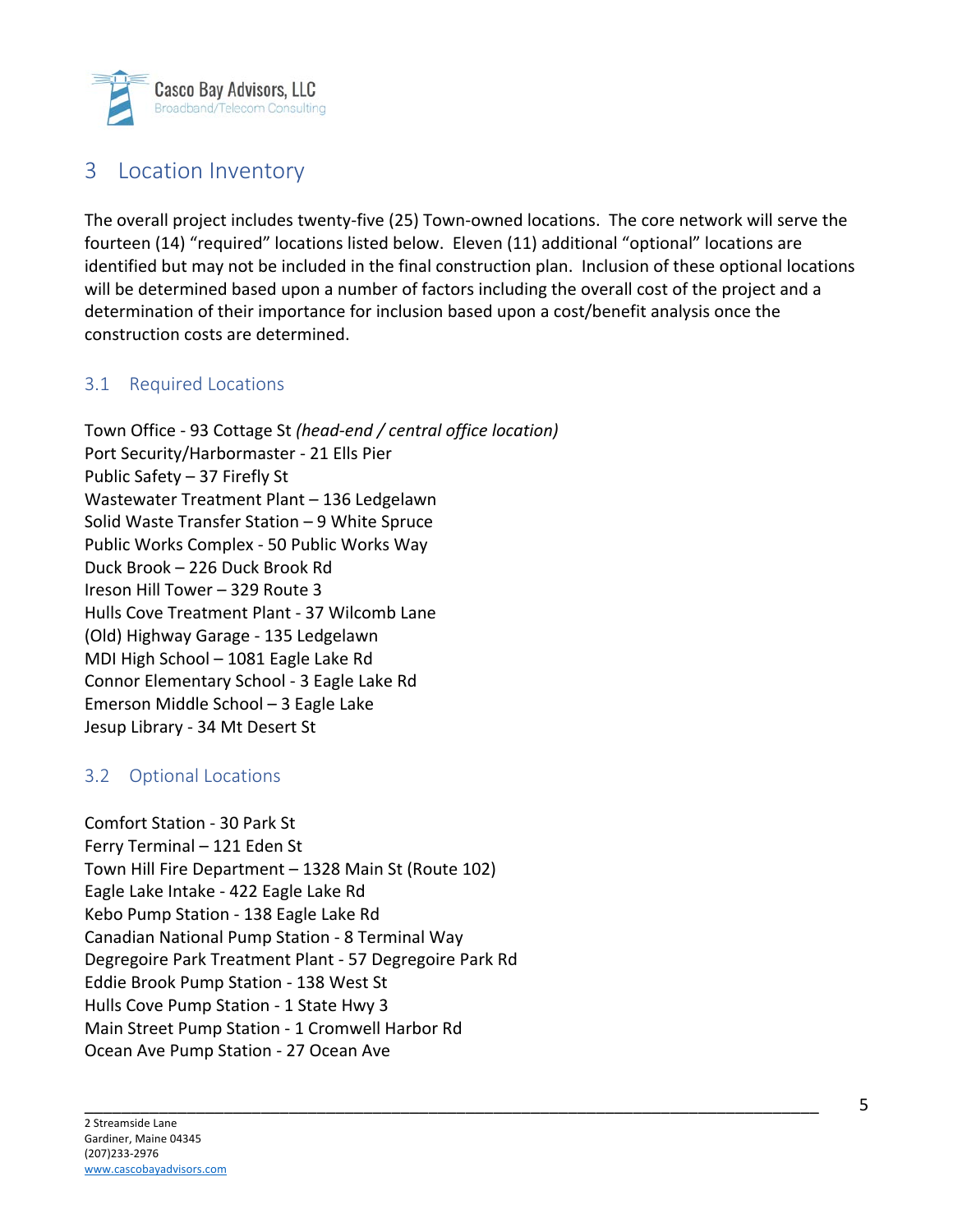

# 4 Utility Pole Make-Ready

#### 4.1 Pole Data Scope of Work

658 poles were field surveyed to collect the following information:

- GPS coordinate
- Pole ID's for both the electric company (Emera) and the phone company (CCI)
- Presence of one or more existing down guys installed by CCI
- Presence of one or more available down guy anchors
- Presence of support poles
- Measurable photograph captured by IKE handheld device<sup>2</sup>

The information collected for each pole has been incorporated into the VETRO FiberMap GIS application as attributed points representing each pole. That data also resides in tabular form for easy import into make-ready applications for the pole owners should the project move forward to construction.

#### 4.2 Make-Ready Cost Estimate

Utilizing the measurable photographs captured during the field survey, we have examined each pole and estimated the costs the pole owners would likely charge to create space on the poles for a new attachment. In general, the condition of the poles along the routes chosen to serve these 25 locations is above average, with many of the poles of a newer vintage with plenty of space for additional attachments. In addition, because many of the poles have recently been replaced and have sufficient open space below the existing attachments, our design calls for attachment below all other attachments, which should translate into lower construction costs than normal.

*Please note, this is an estimate only. The actual charges will only be known after a pole attachment agreement has been negotiated with the pole owners, pole attachment applications have been submitted, a joint ride-out with the pole owners conducted and a firm quote has been received from the pole owners.*

Having said the above, we believe our overall pole estimate of \$269,121 to be conservative. A detailed breakdown of these estimates by road segment is illustrated in the table below.

*As of this report date, we are waiting on the make-ready costs for use of the CCI conduits, which we believe will be less than \$10,000.*

<sup>2</sup> https://ike4.ikegps.com/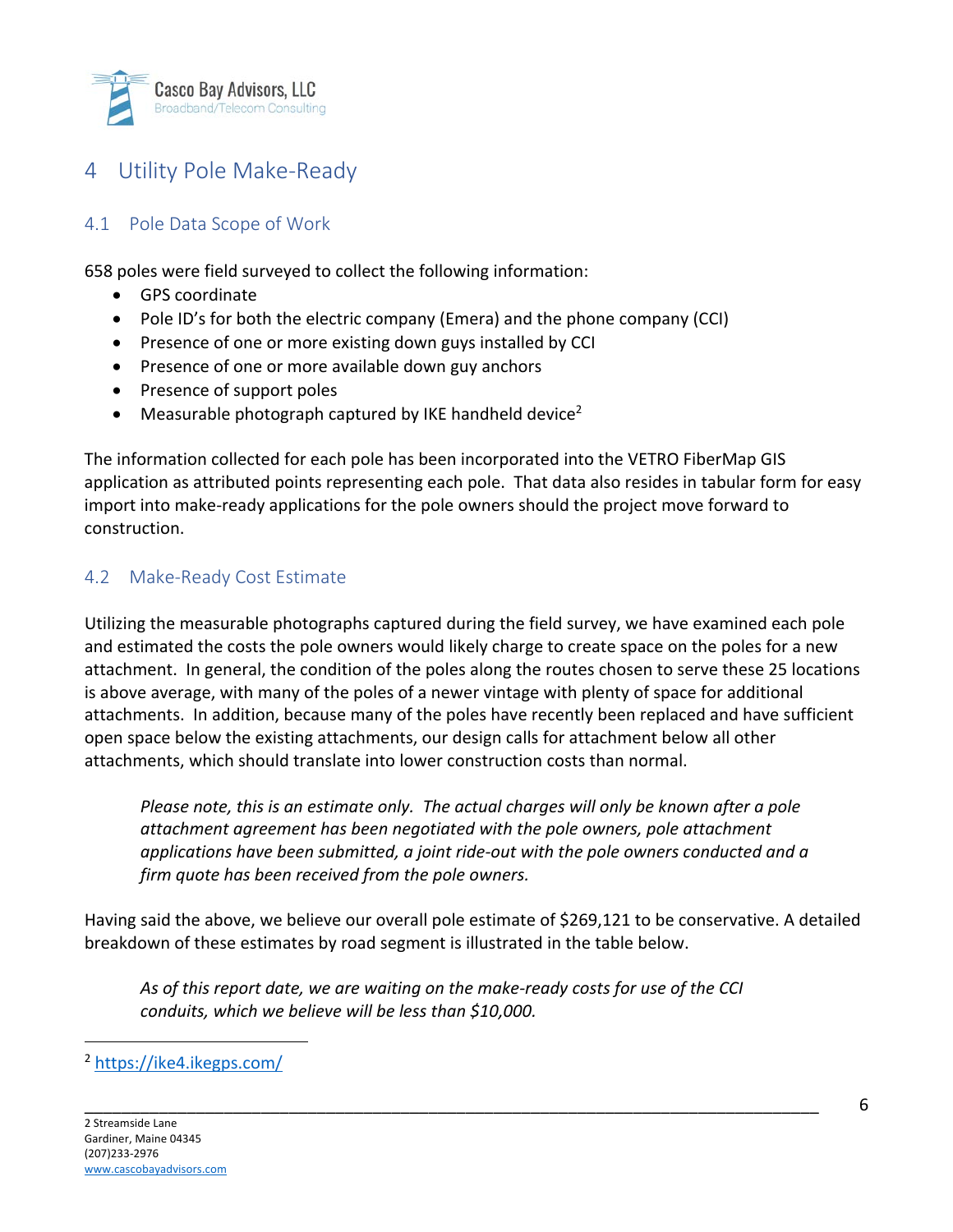

| <b>Utility Pole Make-Ready Estimate</b>                |                                    |                 |                                                                 |  |
|--------------------------------------------------------|------------------------------------|-----------------|-----------------------------------------------------------------|--|
|                                                        | Make-<br><b>Ready</b>              | Pole            | <b>Average</b><br>cost per                                      |  |
| <b>Northwest Route</b>                                 | <b>Estimate</b>                    | <b>Quantity</b> | pole                                                            |  |
| <b>Town Office to Ireson Hill Tower</b>                | \$<br>15,180                       | 162             | \$<br>94                                                        |  |
| <b>Public Works &amp; Hulls Cove Treatment Plant</b>   | \$<br>31,526                       | 21              | $\overline{\boldsymbol{\zeta}}$<br>1,501                        |  |
| <b>Optional Degregoire Park Treatment Plant</b>        | \$<br>2,267                        | 17              | $\overline{\boldsymbol{\zeta}}$<br>133                          |  |
| <b>Optional Hulls Cove Pump Station</b>                | \$<br>$\qquad \qquad \blacksquare$ | $\mathbf{1}$    | $\overline{\boldsymbol{\zeta}}$<br>$\qquad \qquad \blacksquare$ |  |
| <b>Optional Ocean Avenue Pump Station</b>              | \$<br>$\overline{a}$               | $\mathbf{1}$    | \$<br>$\frac{1}{2}$                                             |  |
| <b>Canadian National Pump Station</b>                  | \$                                 | 0               | $\overline{\xi}$                                                |  |
| <b>Ferry Terminal</b>                                  | \$                                 | 0               | \$                                                              |  |
| <b>Optional Eddie Brook Pump Station</b>               | \$                                 | $\overline{2}$  | \$                                                              |  |
| <b>Subtotal</b>                                        | \$<br>48,973                       | 204             | \$<br>240                                                       |  |
| <b>East / Southeast Route</b>                          |                                    |                 |                                                                 |  |
| <b>Town Office to West Street CCI Conduits</b>         | \$<br>16,425                       | 22              | \$<br>747                                                       |  |
| Town Office to Public Safety                           | \$<br>32,797                       | 21              | \$<br>1,562                                                     |  |
| Library                                                | \$                                 | $\mathbf 0$     | $\overline{\boldsymbol{\zeta}}$                                 |  |
| <b>Waste Water Treatment Plant</b>                     | \$<br>18,882                       | 40              | $\overline{\boldsymbol{\zeta}}$<br>472                          |  |
| Old Highway Garage Lot                                 | \$                                 | 0               | \$                                                              |  |
| <b>Solid Waste Transfer Station</b>                    | \$<br>2,830                        | 17              | \$                                                              |  |
| <b>Optional Main Street Pump Station</b>               | \$<br>$\overline{a}$               | $\mathbf{1}$    | \$<br>$\qquad \qquad \blacksquare$                              |  |
| <b>Optional Comfort Station</b>                        | \$                                 | 10              | \$<br>$\overline{a}$                                            |  |
| Subtotal                                               | \$<br>70,934                       | 111             | \$<br>639                                                       |  |
| <b>West / Southwest Route</b>                          |                                    |                 |                                                                 |  |
| <b>Conner Elementary</b>                               | \$<br>345                          | 2               | \$<br>173                                                       |  |
| <b>Emerson Middle School</b>                           | \$<br>345                          | 11              | \$<br>31                                                        |  |
| <b>Eagle Lake Road to High School</b>                  | \$112,985                          | 149             | \$<br>758                                                       |  |
| <b>Duck Brook</b>                                      | \$                                 | 27              | \$<br>$\overline{a}$                                            |  |
| <b>Optional Kebo Pump Station</b>                      | \$<br>1,659                        | 23              | \$<br>72                                                        |  |
| <b>Optional Arata Drive Pump Station</b>               | $\overline{\mathsf{S}}$            | $\mathbf{1}$    | \$                                                              |  |
| Town Hill Fire Department (High School to Main Street) | \$<br>33,534                       | 61              | $\overline{\boldsymbol{\zeta}}$<br>550                          |  |
| Town Hill Fire Department (Main Street from Sound Dr)  | \$<br>345                          | 69              | \$<br>5                                                         |  |
|                                                        | Subtotal \$ 149,213                | 343             | \$<br>435                                                       |  |
|                                                        | Total \$ 269,120                   | 658             | \$<br>409                                                       |  |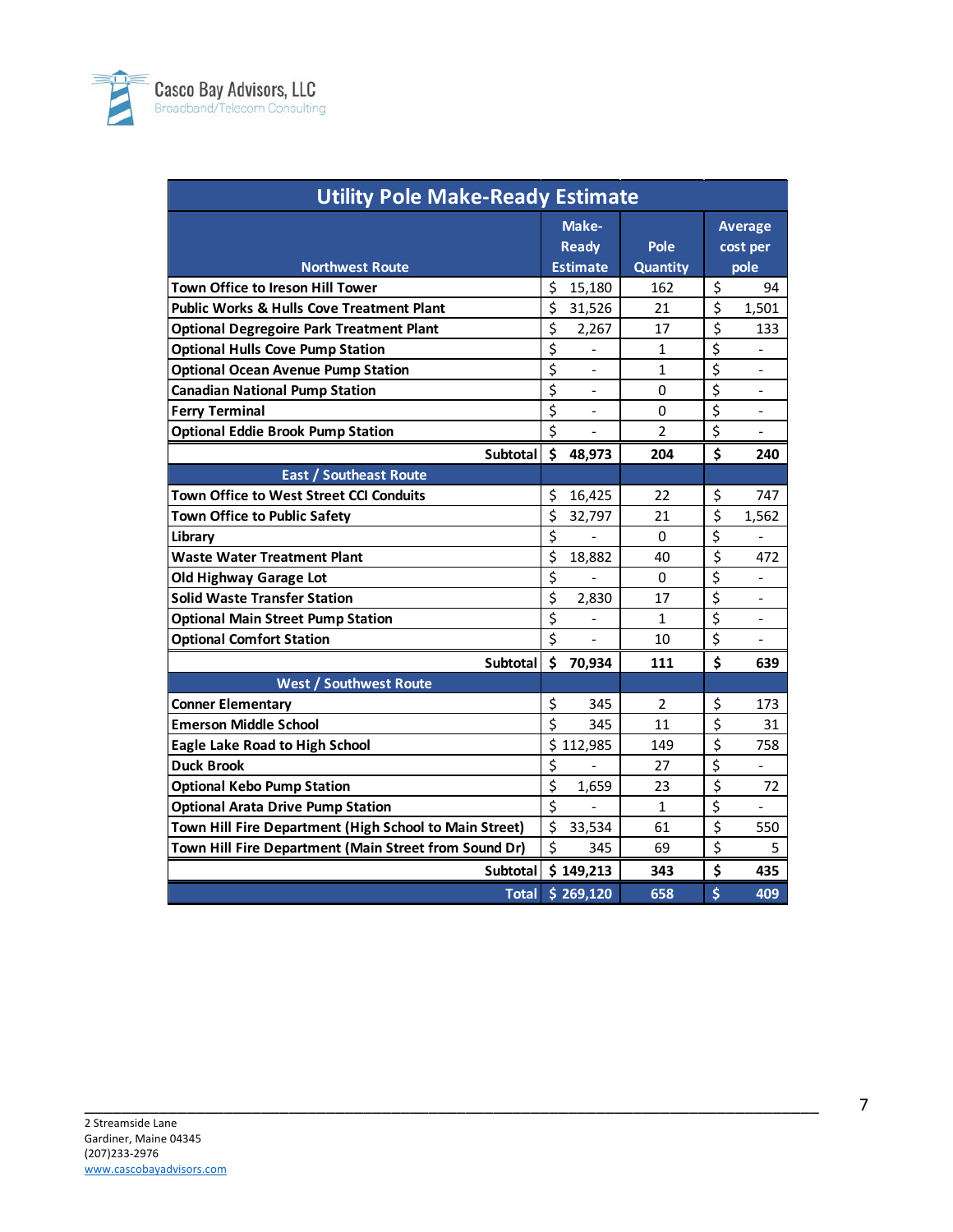

#### 4.3 LD 1192 - Potential Impact

LD 1192, approved by the Maine legislature this past session and signed into law by Governor Mills, suggests there is no charge for utility pole make-ready "For a governmental purpose consistent with the police power of the municipality". Our interpretation of this law would suggest the Town of Bar Harbor would not be subject to make-ready charges for this network, provided the use is intended to be covered by the Town's police powers. For the purposes of his project, we are including the costs for make-ready as if this Act was not enacted. We urge the Town to seek legal counsel for an interpretation.

### An Act To Establish Municipal Access to Utility Poles Located in Municipal **Rights-of-way**

Be it enacted by the People of the State of Maine as follows:

Sec. 1. 35-A MRSA §2524 is enacted to read:

§2524. Municipal access to poles

1. Definitions. As used in this section, unless the context otherwise indicates, the following terms have the following meanings.

"Make-ready work" means the rearrangement or transfer of existing facilities, А. replacement of a pole, complete removal of any pole replaced or any other changes required to make space available for an additional attachment to a shared-use pole.

"Municipality" means a town, city, plantation, county, regional council of  $\mathbf{B}$ . governments, quasi-municipal corporation or district as defined in Title 30-A, section 2351, regional municipal utility district established according to Title 30-A, section 2203, subsection 9 or a corporation wholly or partially owned by an entity specified in this paragraph.

C. "Unserved or underserved area" has the same meaning as in section 9202, subsection 5.

2. Access to poles; make-ready requirements. Notwithstanding any provision of law to the contrary, for the purpose of safeguarding access to infrastructure essential to public health, safety and welfare, an owner of a shared-use pole and each entity attaching to that pole is responsible for that owner's or entity's own expenses for make-ready work to accommodate a municipality's attaching its facilities to that shared-use pole:

A. For a governmental purpose consistent with the police power of the municipality;  $or$ </u>

B. For the purpose of providing broadband service to an unserved or underserved area.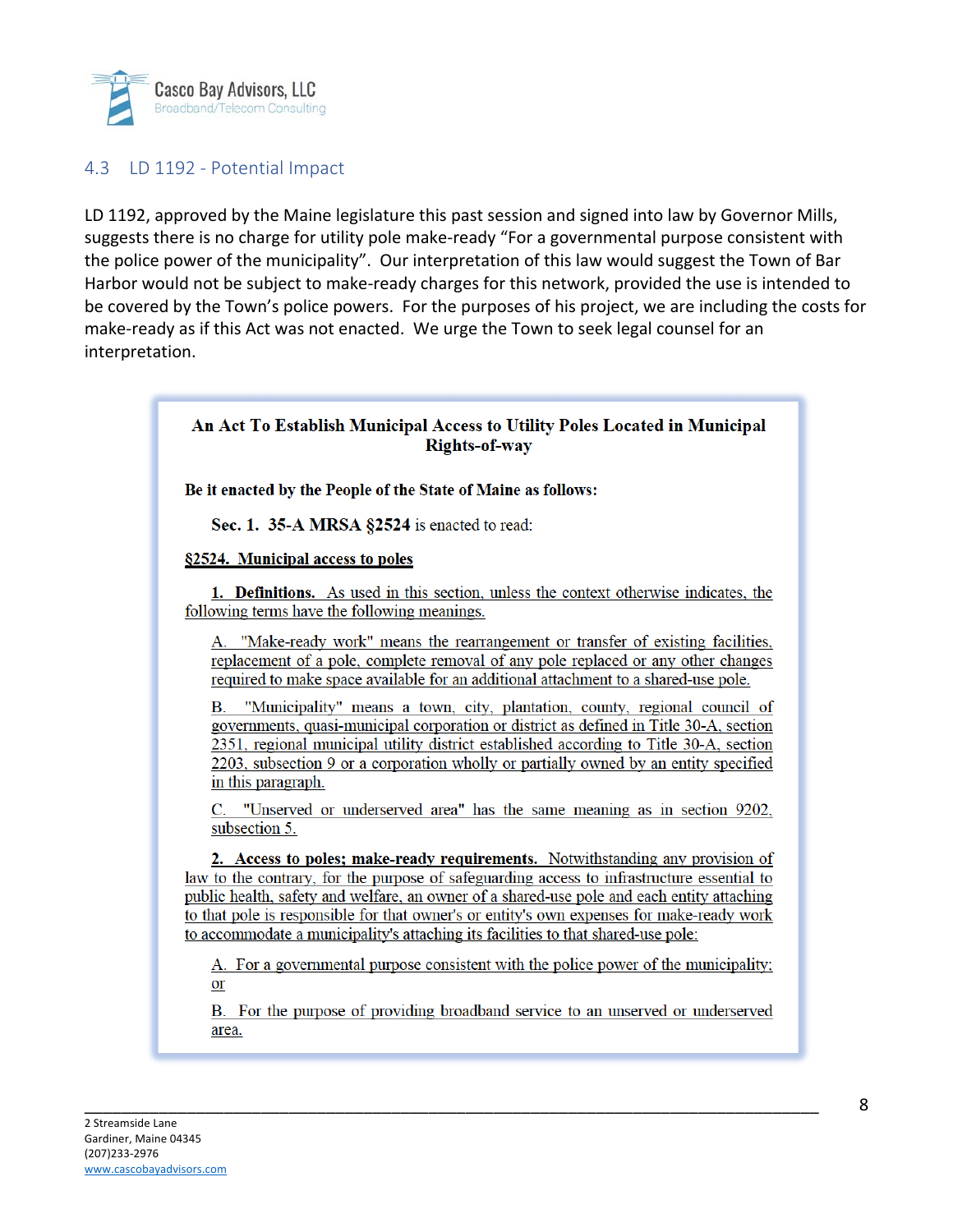

## 5 Network Mapbook

A detailed map of the network is illustrated in Appendix. With a scale of  $1"$  = 200', the Mapbook contains the following information and is intended to serve as a detailed construction plan.

- Utility pole locations with the pole owner IDs for each with the format ELCO;TELCO
- Underground duct with associated handholes and pedestals
- Locations identified with the name and address
- Type of Fiber (backbone, lateral, drop) with fiber count and length
- Splice locations
- Slack locations
- Down guys and anchors can be illustrated after receipt of make-ready quotes from the pole owners

The core network connecting each of the fourteen (14) required locations covers 13.96 miles. An additional 4.97 miles of network is required to connect the eleven (11) optional locations, for a total network distance of 18.93 miles.

### 6 Bill of Materials

The Bill of Materials (BOM) is presented in two different formats. First, by material type (below) and second, by Location (see appendix).

\_\_\_\_\_\_\_\_\_\_\_\_\_\_\_\_\_\_\_\_\_\_\_\_\_\_\_\_\_\_\_\_\_\_\_\_\_\_\_\_\_\_\_\_\_\_\_\_\_\_\_\_\_\_\_\_\_\_\_\_\_\_\_\_\_\_\_\_\_\_\_\_\_\_\_\_\_\_\_

#### 6.1 BOM for Entire Project

This version of the BOM provides the following:

- Part
- Part Description
- Vendor
- Manufacturer or Equivalent
- Part # or Equivalent
- Quantity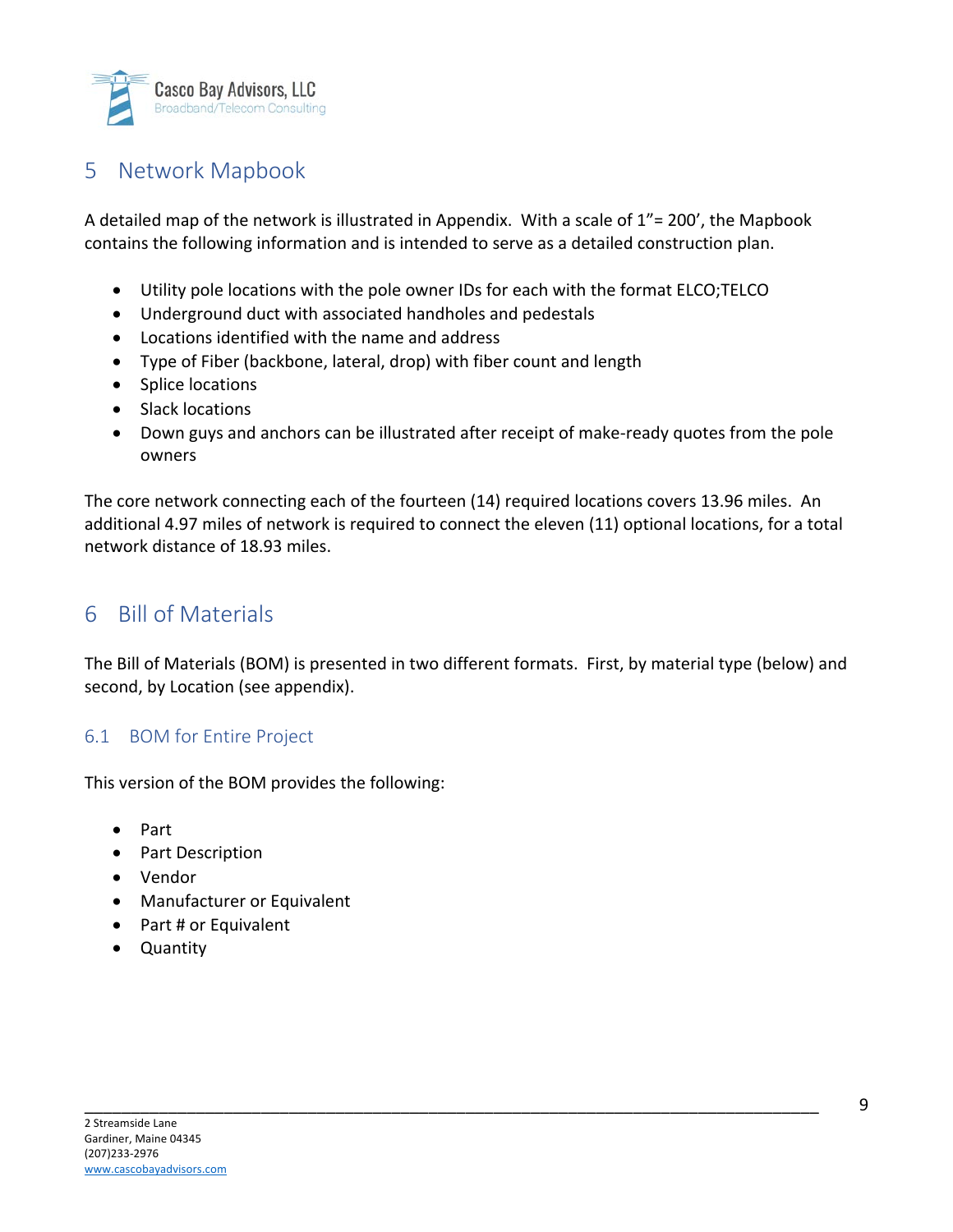

| <b>Bill of Materials</b>                                                                                                                   |              |  |  |  |  |
|--------------------------------------------------------------------------------------------------------------------------------------------|--------------|--|--|--|--|
| <b>Manufacturer or</b>                                                                                                                     |              |  |  |  |  |
| Vendor<br><b>Equivalent</b><br>Part<br><b>Description</b><br>Part # or Equivalent                                                          | Quantity     |  |  |  |  |
| 1/4" Extra High Strength<br>$1/4$ "EHSD<br>10M Strand<br><b>Supply Solutions</b><br>Bekaert                                                | 100,020      |  |  |  |  |
| Galvanized Steel Strand, including<br>Corporation                                                                                          |              |  |  |  |  |
| all associated hardware, lashing                                                                                                           |              |  |  |  |  |
| and down guys. Installation to                                                                                                             |              |  |  |  |  |
| include all necessary grounding.                                                                                                           |              |  |  |  |  |
| Fiber & Cable<br>Snow Shoe (pair)<br>31.25 length, .900 channel width,<br><b>Supply Solutions</b><br><b>FOS3TMK</b>                        | 96           |  |  |  |  |
| 16.25 diameter<br>Accessories                                                                                                              |              |  |  |  |  |
| Fiber Optic Splice Enclosure (Aerial)<br><b>Supply Solutions</b><br>Splice Case<br><b>Tyco Corporation</b><br>FOSC450B66NT0B0V             | 28           |  |  |  |  |
| Pole<br>30' Class 5 Pole<br>Bell Lumber & Pole<br>Bell Lumber & Pole<br>35' class 5                                                        | 2            |  |  |  |  |
| 96 Count Fiber Cable<br>ALTOS All-Dielectric Cable, Loose<br><b>Supply Solutions</b><br>096ZU4-T4122A20<br>Corning                         | 2,412        |  |  |  |  |
| tube, Gel-Filled, 12F per tube, SMF-                                                                                                       |              |  |  |  |  |
| 28 Ultra fiber, Single Mode                                                                                                                |              |  |  |  |  |
| 72 Count Fiber Cable<br>ALTOS All-Dielectric Cable, Loose<br><b>Supply Solutions</b><br>Corning<br>072ZU4-T4122A20                         | 1,827        |  |  |  |  |
| tube, Gel-Filled, 12F per tube, SMF-                                                                                                       |              |  |  |  |  |
| 28 Ultra fiber, Single Mode                                                                                                                |              |  |  |  |  |
| 48 Count Fiber Cable<br>ALTOS All-Dielectric Cable, Loose<br>Supply Solutions<br>Corning<br>048ZU4-T4122A20                                | 21,681       |  |  |  |  |
| tube, Gel-Filled, 12F per tube, SMF-                                                                                                       |              |  |  |  |  |
| 28 Ultra fiber, Single Mode                                                                                                                |              |  |  |  |  |
| 36 Count Fiber Cable<br>ALTOS All-Dielectric Cable, Loose<br><b>Supply Solutions</b><br>Corning<br>036ZU4-T4122A20                         | 10,234       |  |  |  |  |
| tube, Gel-Filled, 12F per tube, SMF-                                                                                                       |              |  |  |  |  |
| 28 Ultra fiber, Single Mode                                                                                                                |              |  |  |  |  |
| 24 Count Fiber Cable<br>ALTOS All-Dielectric Cable, Loose<br><b>Supply Solutions</b><br>Corning<br>024ZU4-T4122A20                         | 31,156       |  |  |  |  |
| tube, Gel-Filled, 12F per tube, SMF-                                                                                                       |              |  |  |  |  |
| 28 Ultra fiber, Single Mode                                                                                                                |              |  |  |  |  |
| 12 Count Fiber Cable<br>ALTOS All-Dielectric Cable, Loose<br><b>Supply Solutions</b><br>Corning<br>012ZU4-T4122A20                         | 40,556       |  |  |  |  |
| tube, Gel-Filled, 12F per tube, SMF-                                                                                                       |              |  |  |  |  |
| 28 Ultra fiber, Single Mode                                                                                                                |              |  |  |  |  |
| 12 Count Fiber Cable<br>FREEDM LST Single-Tube, Gel-Free<br>012ZSF-T4101D20<br><b>Supply Solutions</b><br>Corning                          | 10,104       |  |  |  |  |
| Cable, Riser, 12F, SMF-28 Ultra                                                                                                            |              |  |  |  |  |
| fiber, Single-mode                                                                                                                         |              |  |  |  |  |
| 12-Port Fiber Termination<br>PANEL, WM 2 SLOT 12 PORT, 12F<br>SSPNL-2WM12SASM5-SSL<br><b>Supply Solutions</b><br><b>Supply Solutions</b>   | 17           |  |  |  |  |
| Panel (FTP)<br>SC-APC 250UM 4M PIGTAIL,                                                                                                    |              |  |  |  |  |
| <b>SIMPLEX</b>                                                                                                                             |              |  |  |  |  |
| ADAPTERS, 2 SPLICE TRAYS, BLACK                                                                                                            |              |  |  |  |  |
| 6-Port Fiber Termination<br>PANEL, WM 1 SLOT 6 PORT, 1 X 6<br><b>Supply Solutions</b><br><b>Supply Solutions</b><br>SSPNL-1WM06SASM5-ML    | 3            |  |  |  |  |
| Panel (FTP)<br>FIBER SM SC-APC 250UM 3M                                                                                                    |              |  |  |  |  |
| PIGTAIL, SIMPLEX ADAPTERS,                                                                                                                 |              |  |  |  |  |
| SPLICE CHIP, BLACK                                                                                                                         |              |  |  |  |  |
| 6-Port Fiber Termination<br><b>Supply Solutions</b><br>PANEL, WM 2 SLOT 6 PORT, 1 X 6<br><b>Supply Solutions</b><br>SSPNL-FET2G06SASM9-TII | 4            |  |  |  |  |
| Panel (FTP) - Exterior<br>FIBER SM SC-APC 900UM 3M                                                                                         |              |  |  |  |  |
| weather tite<br>PIGTAIL, SIMPLEX ADAPTERS,                                                                                                 |              |  |  |  |  |
| SPLICE CHIP, GRAY PLASTIC                                                                                                                  |              |  |  |  |  |
| 192-Port Fiber<br>PANEL, RM 10U, CNS288HD WITH<br>SSPNL-10U192SASM5-AFL<br>Supply Solutions<br><b>Supply Solutions</b>                     | $\mathbf{1}$ |  |  |  |  |
| 192 PORT, SC-APC DUPLEX<br>Termination Panel (FTP)                                                                                         |              |  |  |  |  |
| ADAPTERS, 16 250um PIGTAILS,                                                                                                               |              |  |  |  |  |
| SPLICE DRAWERS, SINGLE FUSION                                                                                                              |              |  |  |  |  |
| Cable Identifier Tags<br>Fiber Optic Cable Marker<br><b>Supply Solutions</b><br><b>ACP</b> International<br>1151                           | 664          |  |  |  |  |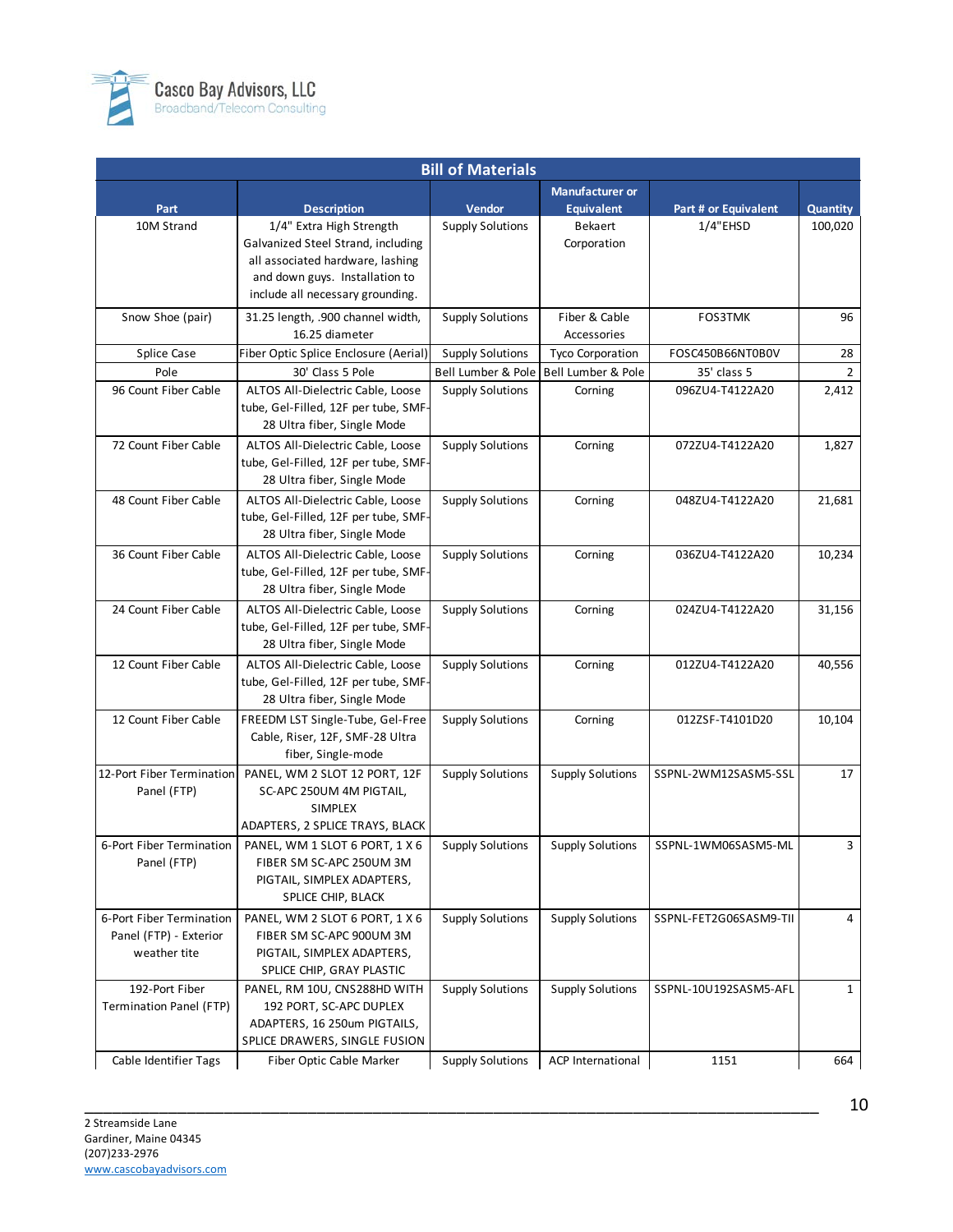

### 6.2 BOM by Location

The Bill of Materials (BOM) by Location itemizing the quantity of outside plant materials required to construct the fiber network to each location is included in the Appendix. The BOM is organized by location with each street segment required to support deployment to each location. Organizing the BOM by Location in this manner will permit construction bidders to provide their pricing separately for each optional location beyond the required locations that comprise the core network. With this cost information separated by optional location, the Town will have all of the cost information to make a separate decision for each location.

| <b>Core Network</b>                |  |
|------------------------------------|--|
| Town Office (Central Office)       |  |
| Hulls Cove Treatment Plant         |  |
| Public Works Complex               |  |
| Ireson Hill Tower                  |  |
| Port Security / Harbor Master      |  |
| <b>Public Safety</b>               |  |
| Jesup Library                      |  |
| <b>Waste Water Treatment Plant</b> |  |
| Old Highway Garage                 |  |
| Solid Waste Transfer Station       |  |
| <b>Conner Elementary School</b>    |  |
| Emerson Middle School              |  |
| Duck Brook                         |  |
| MDI High School                    |  |
| <b>Core Network Cost</b>           |  |
|                                    |  |
| <b>Optional Locations</b>          |  |
| <b>Eddie Brook Pump Station</b>    |  |
| <b>Ferry Terminal</b>              |  |
| Canadian National Pump Station     |  |
| Ocean Avenue Pump Station          |  |
| Hulls Cove Pump Station            |  |
| Degregoire Park Pump Station       |  |
| <b>Comfort Station</b>             |  |
| Main Street Pump Station           |  |
| Kebo Pump Station                  |  |
| Eagle Lake Intake                  |  |
| Town Hill Fire Department          |  |
|                                    |  |
| <b>All Locations Total Cost</b>    |  |

| Figure 1: Suggested Format for Bidder Response |  |  |  |
|------------------------------------------------|--|--|--|
|------------------------------------------------|--|--|--|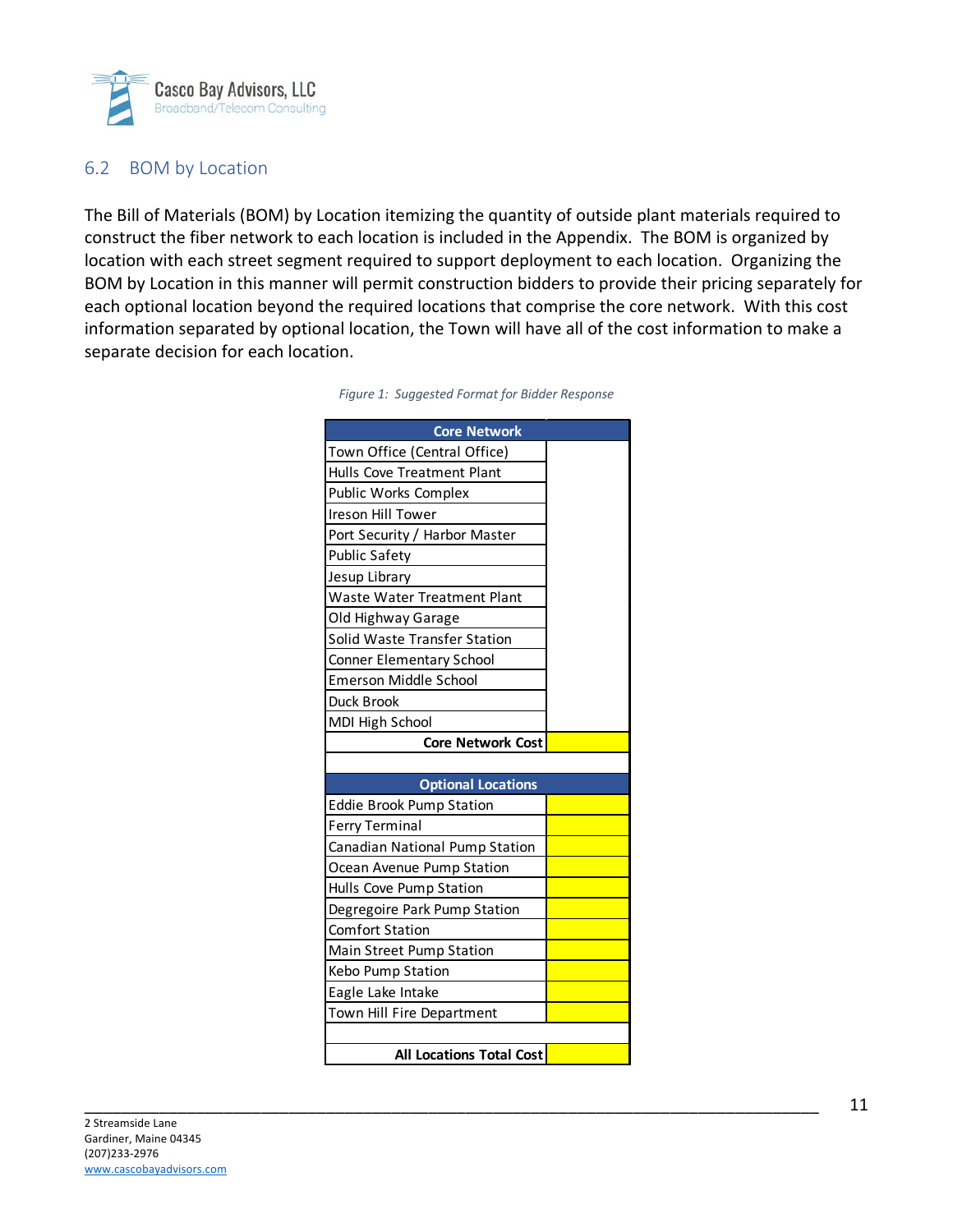

### 6.3 BOM by Location Categories

Categories of materials include:

- Quantity of poles licensed to support deployment to each location
- Quantity of high-strength steel strand required for each road segment w/ 2% sag calculated
- Fiber count for each road segment
- Quantity of 100-foot slack loops to be deployed along each road segment
- Quantity of fiber cable required for each road segment w/ 2% sag, 2% helix factor and slack loops included
- Fiber count for each location drop cable
- Quantity of 100-foot drop slack loops
- Estimated quantity of fiber drop cable for each location w/ 2% sag, 2% helix factor and slack loops included
- Quantity of new poles to be set
- Quantity of snowshoes required for slack loops
- Quantity of splice cases
- Type of Fiber Termination Panel for each location
- Construction method (aerial or underground) for each drop cable and if underground, whether installation will be via an existing riser and conduit, or if a new riser and conduit will need to be constructed

#### 6.4 Construction Metrics

The following construction metrics are also included in the BOM:

- Total network =  $18.93$  miles
- $\bullet$  Totals poles = 662
- Leased duct from  $CCI = 1,038$
- Average quantity of poles per mile = 35
- Average span length (distance between poles) = 151 feet

#### 6.5 Exceptions to BOM

The quantity of down guys, anchors and auxiliary anchor brackets required are not included in the BOM. The quantity of these materials cannot be known until the pole owners survey the poles to determine where additional guys will be required to maintain the integrity of the pole structures with the additional fiber cables attached.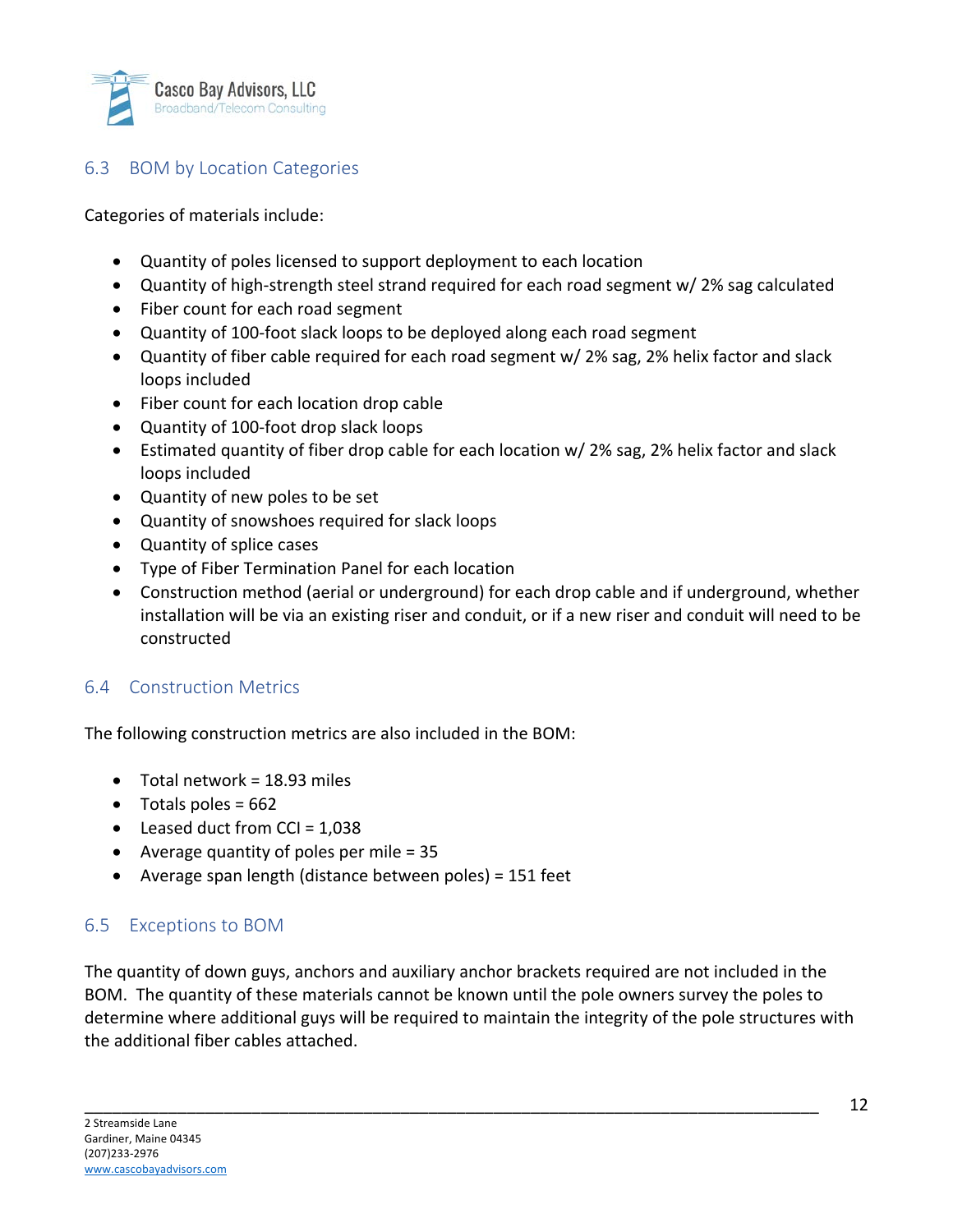

We have identified the quantity of down guys deployed by CCI for the identified poles. For those poles, we also identified the availability of open space for down guy attachments on the existing anchors.

- 291 of the 662 poles have existing CCI down guys
- 6 of the 291 poles have two CCI down guys
- 242 of the existing anchors supporting CCI and Emera down guys do not have space for an additional down guy attachment

We recommend bidders provide a per unit cost for materials, labor and equipment for the installation of down guys and anchors.

### 7 Site Engineering Package per Location

Site Engineering Packages for each location are included in the Appendix. These packages provide all of the pertinent information and illustrations to enable the selected construction contractor to accurately bid the job and guide the installation of the fiber cable from the drop pole to the interior location where the Fiber Termination Panel (FTP) shall be installed.

### 7.1 Splicing

The preliminary splicing plan assumes four (4) fibers will be spliced through the network from each Location to the Town Office (central office). Eight (8) fibers will be spliced through the network from each of the three (3) schools to the Town Office.

#### 7.2 Fiber Termination Panels (FTP)

The table below details the FTP type per location.

*Figure 2: FTP Port Size by Location*

| <b>Core Network</b>           |                      | <b>Optional Locations</b> |                                 |                      |                 |
|-------------------------------|----------------------|---------------------------|---------------------------------|----------------------|-----------------|
|                               | <b>FTP Port Size</b> |                           |                                 | <b>FTP Port Size</b> |                 |
| Town Office (Central Office)  | 192                  |                           | <b>Eddie Brook Pump Station</b> | 4                    | <b>Exterior</b> |
| Hulls Cove Treatment Plant    | 12                   |                           | <b>Ferry Terminal</b>           | 12                   |                 |
| Public Works Complex          | 12                   |                           | Canadian National Pump Station  | 4                    | <b>Exterior</b> |
| Ireson Hill Tower             | 12                   |                           | Ocean Avenue Pump Station       | 4                    | <b>Exterior</b> |
| Port Security / Harbor Master | 12                   |                           | Hulls Cove Pump Station         | 4                    |                 |
| <b>Public Safety</b>          | 12                   |                           | Degregoire Park Treatment Plant | 12                   |                 |
| Jesup Library                 | 12                   |                           | <b>Comfort Station</b>          | 12                   |                 |
| Waste Water Treatment Plant   | 12                   |                           | Main Street Pump Station        | 4                    |                 |
| Old Highway Garage            | 12                   |                           | Kebo Pump Station               | 4                    | Exterior        |
| Solid Waste Transfer Station  | 12                   |                           | Eagle Lake Intake               | 4                    |                 |
| Conner Elementary School      | 12                   |                           | Town Hill Fire Department       | 12                   |                 |
| Emerson Middle School         | 12                   |                           |                                 |                      |                 |
| Duck Brook                    | 12                   |                           |                                 |                      |                 |
| MDI High School               | 12                   |                           |                                 |                      |                 |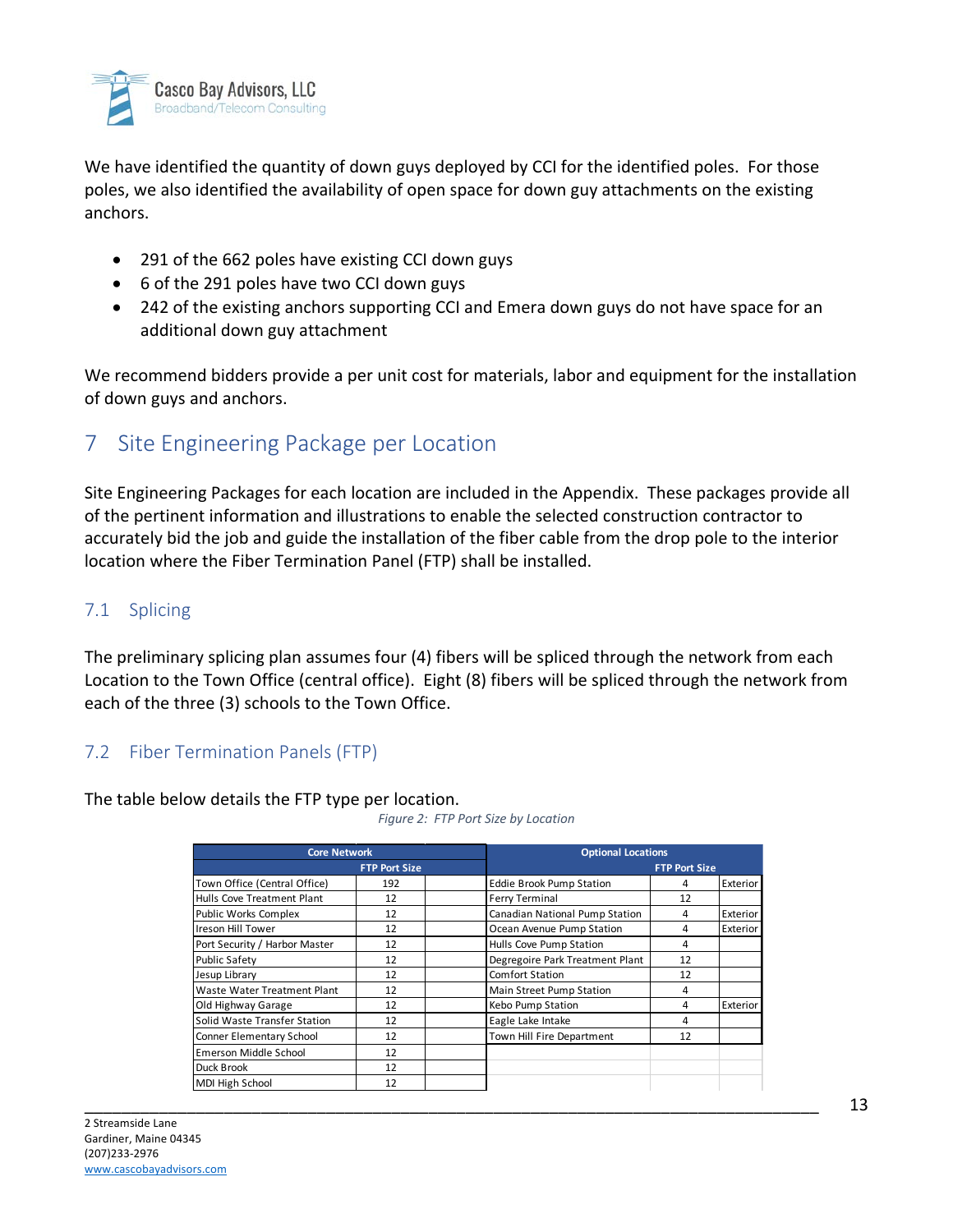

# 8 Business Case / Financial Metrics

#### 8.1 Summary Breakdown

| <b>Business Case / Financial Metrics</b>     |    |                  |  |
|----------------------------------------------|----|------------------|--|
| <b>Estimated Pole Quantity</b>               |    | 662              |  |
| Liner feet of CCI duct                       |    | 1,038            |  |
| estimated Outside Plant Miles                |    | 18.93            |  |
|                                              |    |                  |  |
| <b>Capital Expense</b>                       |    | <b>Estimate</b>  |  |
| Pole owner application fees / Joint ride-out | \$ | 15,715           |  |
| Utility Pole make-ready                      | \$ | 269,121          |  |
| Make-ready Project Management                | \$ | 8,000            |  |
| <b>Network Construction</b>                  | \$ | 275,064          |  |
| Location Construction (25 locations)         | \$ | 50,000           |  |
| Construction Project Management (10%)        | \$ | 32,506           |  |
| <b>Total</b>                                 | \$ | 650,406          |  |
|                                              |    |                  |  |
| Contigency (20%)                             | \$ | 118,837          |  |
| Total w/ Contingency                         | \$ | 769,243          |  |
|                                              |    |                  |  |
|                                              |    |                  |  |
|                                              |    | <b>Estimated</b> |  |
| <b>Operating Expense</b>                     |    | <b>Annual</b>    |  |
| Pole & Duct License Fees                     | \$ | 17,134           |  |
| Outside Plant Maintenance                    | \$ | 10,000           |  |
| Insurance                                    | \$ | 5,000            |  |
| Debt Service (Principal & Interest)          |    |                  |  |
| <b>Total Annual Expense</b>                  | \$ | 32,134           |  |

#### 8.2 Line Item Discussion

Each of the line items and their relevant assumptions are described in the following sections.

\_\_\_\_\_\_\_\_\_\_\_\_\_\_\_\_\_\_\_\_\_\_\_\_\_\_\_\_\_\_\_\_\_\_\_\_\_\_\_\_\_\_\_\_\_\_\_\_\_\_\_\_\_\_\_\_\_\_\_\_\_\_\_\_\_\_\_\_\_\_\_\_\_\_\_\_\_\_\_

• **Estimated Pole Quantity** - While we have identified each pole required for attachment, the actual pole count and final route may be modified slightly as a result of the joint ride-out survey with the pole owners. Slight modifications to the route are not uncommon in a joint effort to reduce the overall make-ready costs based on the joint field review.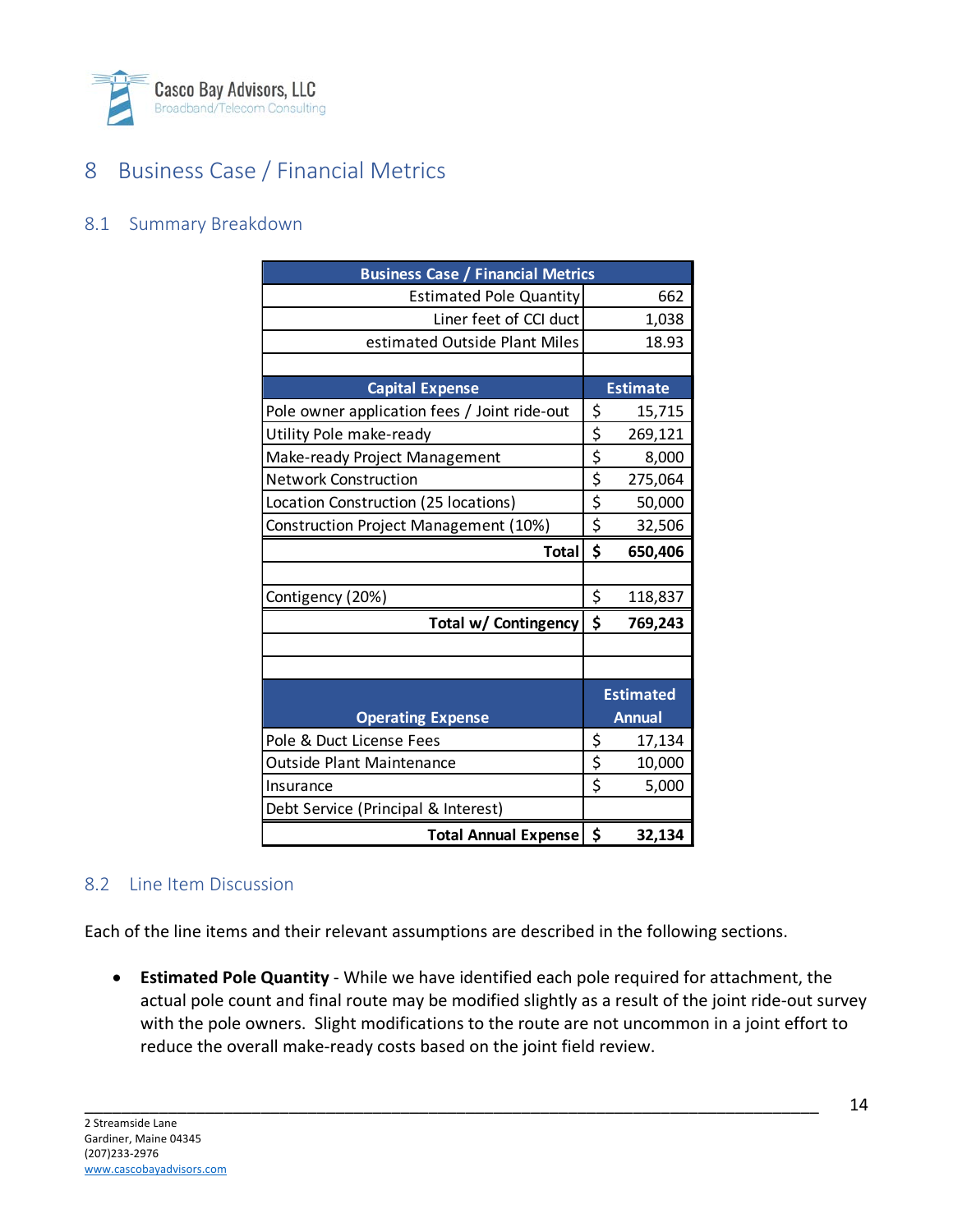

• **Estimated Outside Plant Miles** - Like the pole quantity, the final mileage may be modified slightly due to the joint ride-out field survey.

These two categories (poles and mileage) drive portions of both the Capital and Operating expenses discussed below.

#### 8.2.1 Capital Expenses

- **Pole Owner Application Fees / Joint Ride-out** This category covers the charges assessed by the pole owners for application submission (4 applications with a maximum of 200 poles each) and the charges for the joint ride-out field survey.
- **Utility Make-ready Charges** Estimated costs for the pole owners and other attachees to rearrange existing attachments, replace poles and trim trees to create and reserve space for a new attachment.

*Note: Separate "Pole Attachment Agreements" will need to be negotiated with Emera and CCI and executed prior to submitting the pole applications. The charges utilized to calculate our estimates are based upon similar agreements for other clients in other jurisdictions.*

- **Make-ready Project Management** Represents charges for a consultant/contractor to assist with Pole Attachment Agreement negotiations, application submittal, participation in joint rideouts and coordination with pole owners and other attachees until pole licenses are issued and construction can commence.
- **Network Construction (Materials & Labor)** We have used a cost of \$30,000 per mile, minus all make-ready expenses and project management costs, divided by the estimated outside plant miles. We believe this is a reasonable metric based upon our experience with similar projects and the fact that this construction will be below all other attachees, resulting in fewer obstacles to overcome for construction crews. This also assumes construction will occur during the offseason when tourist traffic is light.
- **Location Construction (Materials & Labor)** We have used an average estimated cost of \$2,000 per location for installation of the drop cable from the backbone network to the FTP.
- **Owners Project Manager (Construction Management)** Represents charges for a consultant/contractor to represent the Town to manage the construction of the project. Responsibilities include, but are not limited to:

\_\_\_\_\_\_\_\_\_\_\_\_\_\_\_\_\_\_\_\_\_\_\_\_\_\_\_\_\_\_\_\_\_\_\_\_\_\_\_\_\_\_\_\_\_\_\_\_\_\_\_\_\_\_\_\_\_\_\_\_\_\_\_\_\_\_\_\_\_\_\_\_\_\_\_\_\_\_\_

o Resolving any issues that may arise between how the network has been engineered and the actual construction activity in the field.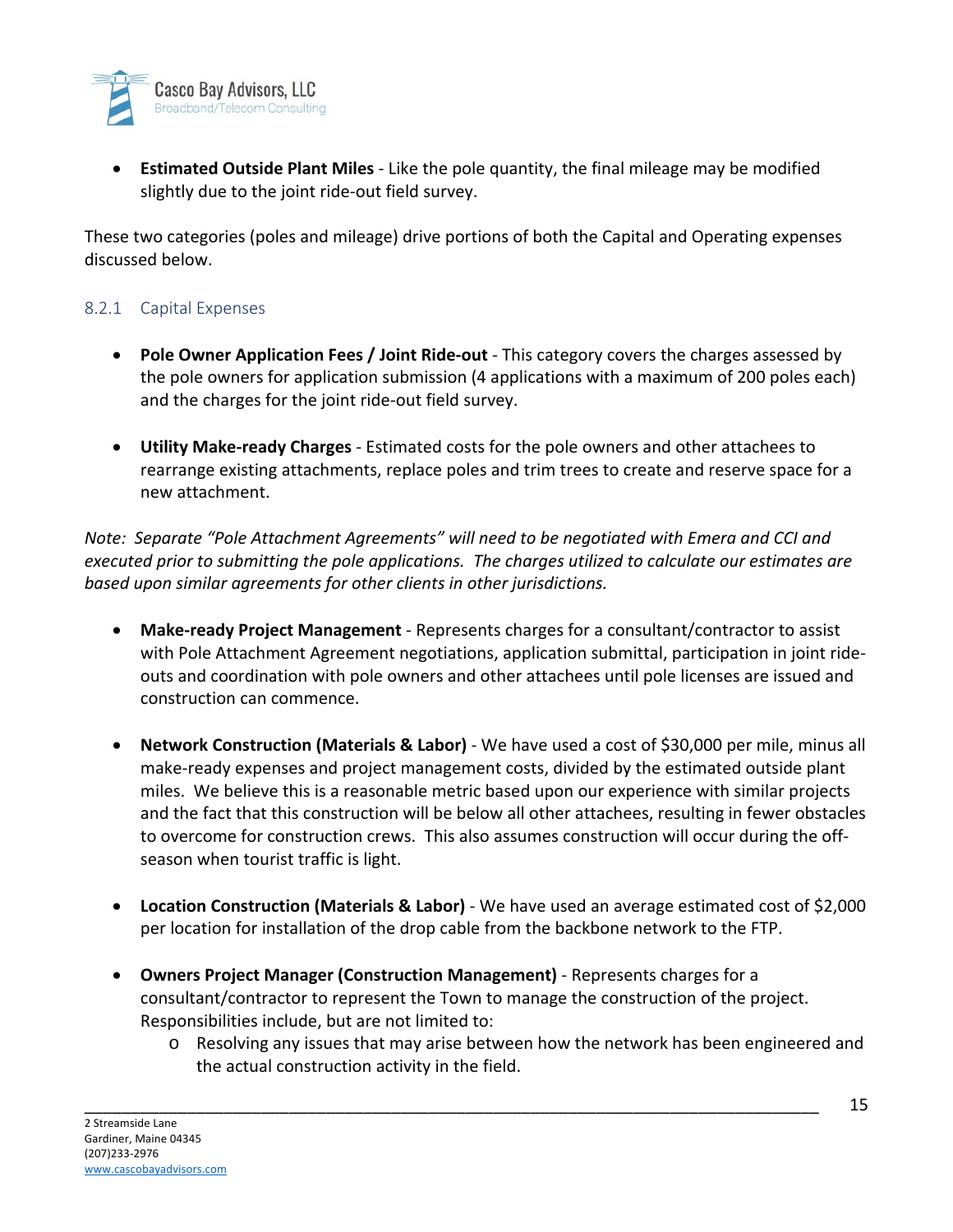

- o Tracking progress against the project plan milestones and modifying the project plan as appropriate.
- o Facilitating weekly project status calls between contractor and Town.
- o Inspection of construction practices at regular intervals.
- o Detailed inspection of final construction to ensure the work is in compliance with engineering plan and the National Electric Safety Code (NESC).
- o Review of as-built documentation and incorporation of as-built into GIS system.
- **Contingency** We have included a contingency of 20% of the sum total of Utility Pole Makeready, Network Construction and Location Construction to cover any potential cost overruns.

#### 8.2.2 Operating Expenses

- **Pole & Duct License Fees** Our estimate, contingent upon the negotiation of a Pole Attachment Agreement with the pole owners, assumes an annual license fee per pole of \$24.00, plus a partial duct lease fee of \$1.20 per foot for use of the CCI ducts along West Street connecting to the Harbor Master / Port Security facility.
- **Outside Plant Maintenance** This is an estimate of the expenses to cover the cost of securing a construction contractor to be on-call for repair and restoration of the outside plant, the actual costs for such repair and restoration and insurance deductible, and the costs to relocate or rearrange the outside plant due to road widening projects or pole replacements by the pole owners.
- **Insurance** Estimated cost for storm damage coverage.
- **Debt Service** We have not attempted to calculate the cost of debt service as the amount of principal required can vary dramatically depending upon the final make-ready and construction costs.

#### *Note: A significant portion of these capital and operating expenses can be reduced and/or eliminated by successfully pursuing the Optional Considerations discussed in the Section below.*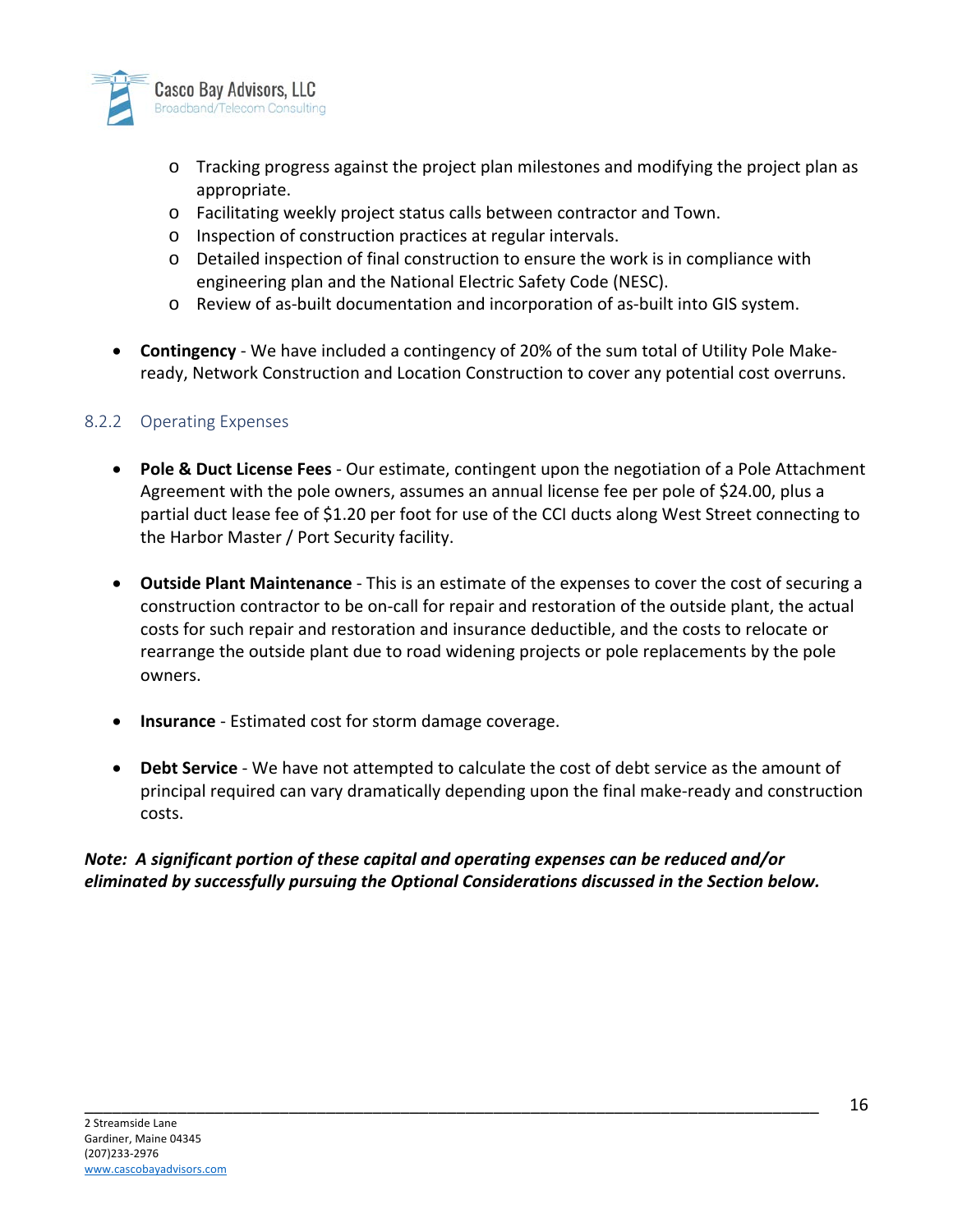

# 9 Optional Considerations

### 9.1 Bar Harbor Road / Eden Street - NetworkMaine Fiber Lease

A consortium of service providers led by NetworkMaine has deployed a high-count fiber cable from the 3RB through Bar Harbor to Jackson Laboratories. We believe this cable has excess capacity sufficient to eliminate the need for the Town to construct its own fiber cable for portions of this project (Bar Harbor Rd, Eden St. and Cromwell Harbor Rd). We recommend the Town explore the potential to secure fibers in this cable under a long-term (20-year) Indefeasible Right to Use (IRU), and the rights to splice into this cable, as a means by which to reduce the overall cost of deployment. Alternatively, NetworkMaine may permit the Town to over-lash a fiber cable to its existing infrastructure, eliminating the make-ready costs and strand construction along this route segment.

#### 9.2 Duck Brook - Spectrum Fiber Acquisition

Charter (Spectrum) currently supplies the Town with dark fiber to the Duck Brook Water Plant. Their fiber along Duck Brook Road was constructed to exclusively provide this service to the Town. There are no other potential subscribers along this route, and because it runs through National Park Service property, there will never be other uses for this cable than to serve this location. We recommend the Town explore the potential to acquire this fiber cable from Spectrum, as a means by which to reduce the overall cost of deployment.

#### 9.3 Town of Mount Desert - Collaboration / Joint Build

The Town of Mount Desert has expressed interest in constructing / acquiring fiber to connect their Town Office to the Bar Harbor Town Office. We recommend the Town explore the potential to share costs with the Town of Mount Desert along Eagle Lake Road, as a means by which to reduce the overall cost of deployment.

### 9.4 Public-Private Partnership - FTTH Service Provider

There are a number of service providers who may be interested in offering a Fiber-to-the-Home (FTTH) broadband service within the Town of Bar Harbor. This network could serve as an ideal backbone for a FTTH network. We recommend the Town engage with these service providers to gauge their interest in creating a Public-Private Partnership for construction of this network. The construction costs for the Town could be reduced dramatically and the annual expenses to maintain the network, including insurance costs and annual pole license fees could be reduced or eliminated.